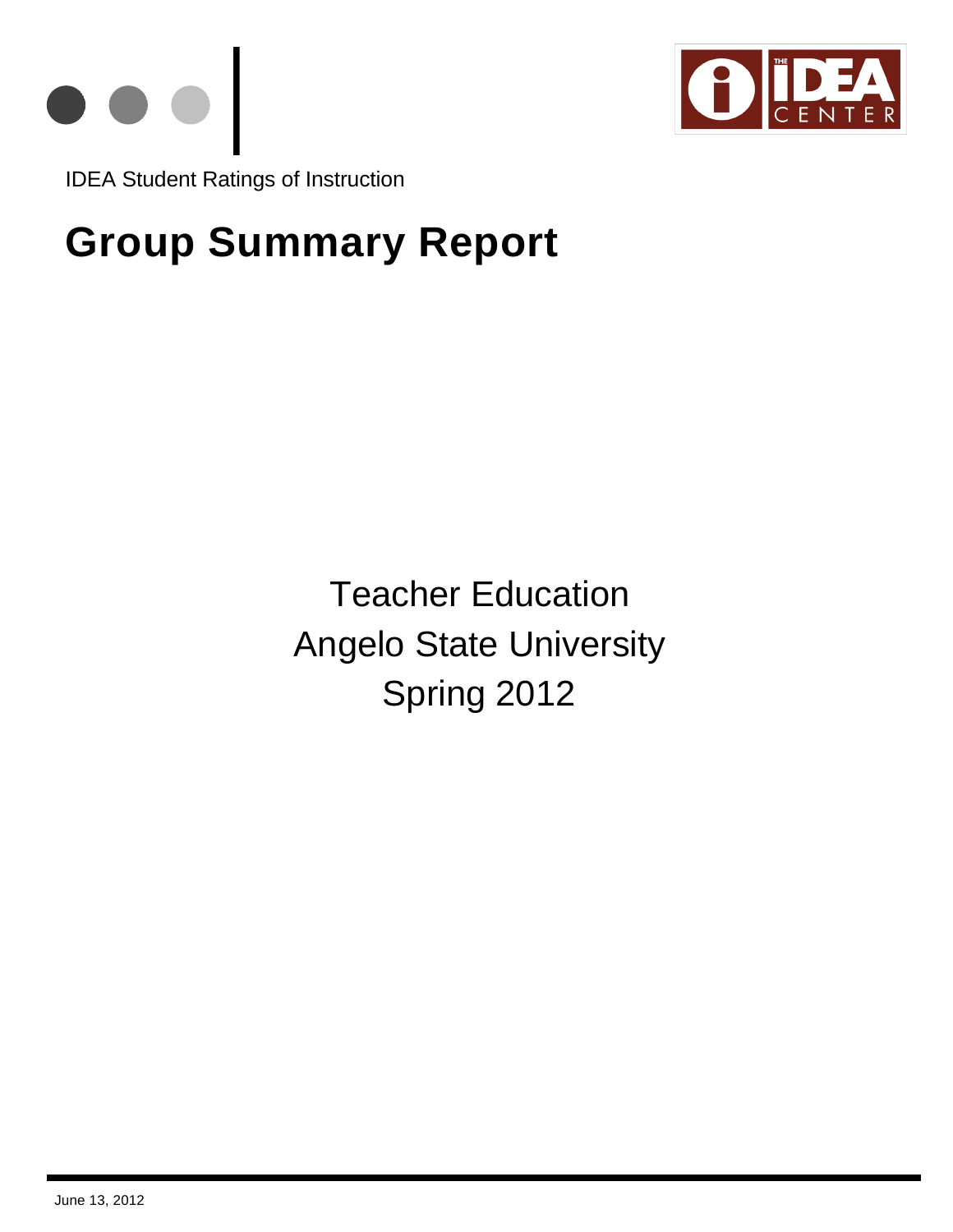## **Page Section**

- 1 Description of Report
- 1 Description of Courses Included in This Report
- 2 I: Faculty Selection of Important and Essential **Objectives**
- 3 II: Student Ratings of Overall Outcomes − Comparison to IDEA Database
- 4 III: Student Ratings of Overall Outcomes − Comparison to This Institution
- 5−6 IV: Student Ratings of Progress on Objectives Chosen as Important or Essential
- 7 V: Teaching Methods and Styles
- 8 VI: Student Self−ratings and Ratings of Course **Characteristics**
- 9 VII: Faculty Self–report of the Institutional Context
- 10 VIII: Additional Questions
- **Note:** Throughout the report, results for the Group are compared to the Institution and to the IDEA database. Institutional norms are based on courses rated in the previous five years provided at least 400 classes were rated during that time. IDEA norms are based on courses rated in the 1998−1999, 1999−2000, and 2000−2001 academic years.

## **Description of Courses Included in This Report**

| Number of Classes Included<br>Diagnostic Form                                    | 38       |
|----------------------------------------------------------------------------------|----------|
| <b>Short Form</b>                                                                |          |
| Total                                                                            | 38       |
| Number of Excluded Classes                                                       |          |
| <b>Response Rate</b><br>Classes below 65% Response Rate<br>Average Response Rate | 6<br>81% |
| <b>Class Size</b><br>Average Class Size                                          | 7.       |

**Number of Classes**: The confidence you can have in this report increases with the number of classes included. Classes were excluded if faculty members neglected to select Important and Essential objectives. If more than 10 percent of the eligible classes were excluded, the results may not be representative of the Group.

**Response Rate**: A 75% response rate is desirable; 65% is the minimum for dependable results.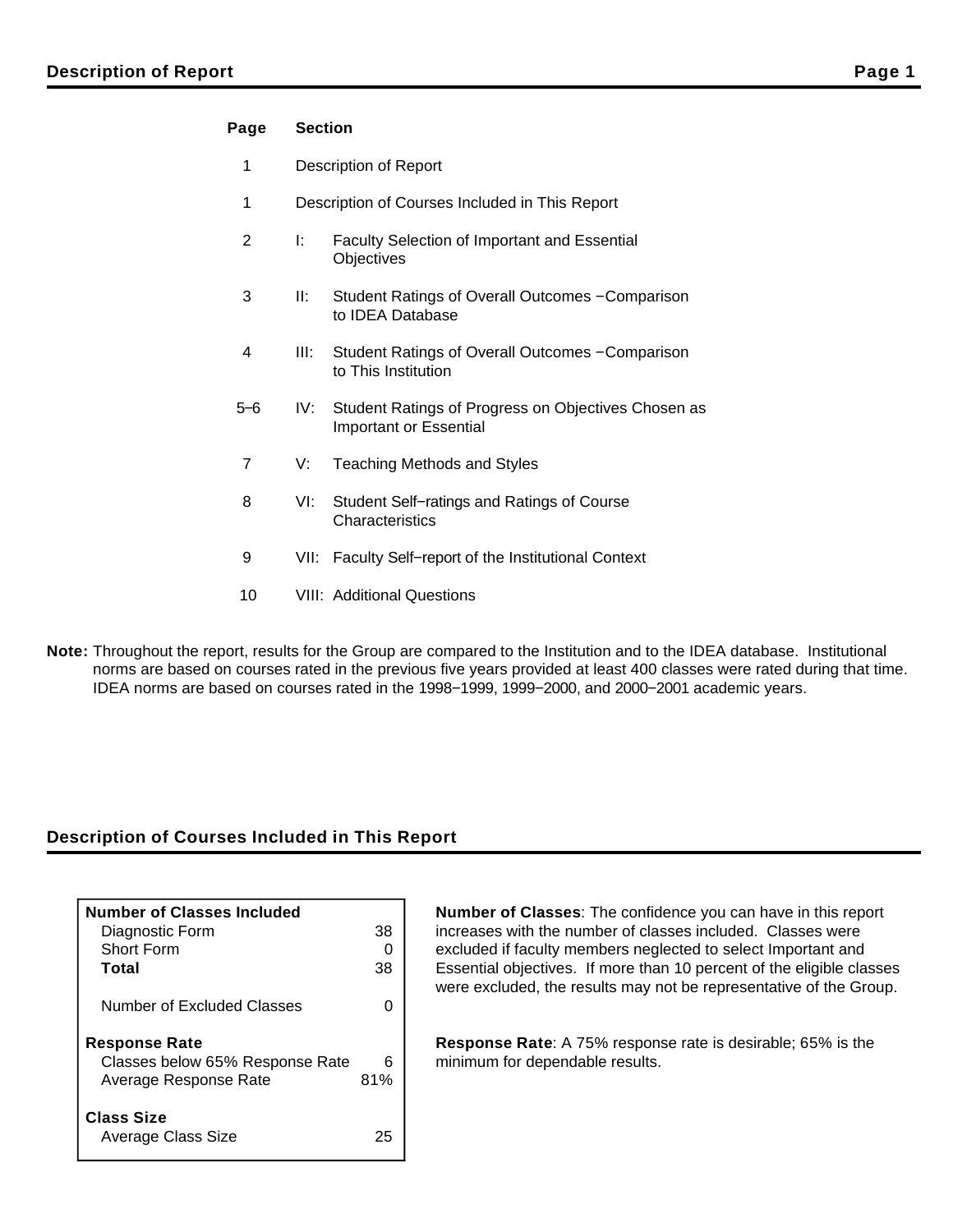The following provides information about the degree to which various learning objectives are emphasized in courses. The percent of classes for which each objective was chosen helps evaluate whether or not program objectives are addressed with appropriate frequency.

In general, it is recommended that 3−5 objectives be selected as Important or Essential for each class. When more than 5 objectives are chosen, effectiveness ratings tend to be adversely affected, perhaps because instructors are trying to accomplish too much.

The information in this section can be used to explore such questions as:

- Are the goals of the program being appropriately emphasized in course sections?
- Are the objectives emphasized consistent with this Group's mission?
- Are some of the Group's curricular goals under− or over−emphasized?
- Are the under−emphasized objectives addressed in another way?
- How does this Group's emphasis compare with the Institution and IDEA?
- On average, are faculty members selecting too many objectives?

|                                                                                                                                                          |                   | Percent of Classes Selecting Objective as |                    |
|----------------------------------------------------------------------------------------------------------------------------------------------------------|-------------------|-------------------------------------------|--------------------|
|                                                                                                                                                          |                   | <b>Important or Essential</b>             |                    |
|                                                                                                                                                          | <b>This Group</b> | Institution                               | <b>IDEA</b> System |
|                                                                                                                                                          | $(n=38)$          | $(n=8,607)$                               | $(n=44, 455)$      |
| Objective 1: Gaining factual knowledge (terminology,<br>classifications, methods, trends)                                                                | 79%               | 82%                                       | 78%                |
| Objective 2: Learning fundamental principles, generalizations, or<br>theories                                                                            | 71%               | 74%                                       | 75%                |
| <b>Objective 3:</b> Learning to apply course material (to improve<br>thinking, problem solving, and decisions)                                           | 87%               | 68%                                       | 75%                |
| Objective 4: Developing specific skills, competencies, and points<br>of view needed by professionals in the field most closely<br>related to this course | 82%               | 47%                                       | 55%                |
| <b>Objective 5:</b> Acquiring skills in working with others as a member<br>of a team                                                                     | 11%               | 18%                                       | 32%                |
| Objective 6: Developing creative capacities (writing, inventing,<br>designing, performing in art, music, drama, etc.)                                    | 5%                | 13%                                       | 25%                |
| <b>Objective 7:</b> Gaining a broader understanding and appreciation<br>of intellectual/cultural activity (music, science, literature, etc.)             | 3%                | 15%                                       | 27%                |
| Objective 8: Developing skill in expressing myself orally or in<br>writing                                                                               | 32%               | 34%                                       | 47%                |
| Objective 9: Learning how to find and use resources for<br>answering questions or solving problems                                                       | 16%               | 23%                                       | 41%                |
| Objective 10: Developing a clearer understanding of, and<br>commitment to, personal values                                                               | 16%               | 12%                                       | 23%                |
| <b>Objective 11:</b> Learning to analyze and critically evaluate ideas,<br>arguments, and points of view                                                 | 21%               | 31%                                       | 49%                |
| Objective 12: Acquiring an interest in learning more by asking<br>my own questions and seeking answers                                                   | 5%                | 18%                                       | 41%                |
| Average Number of Objectives Selected As Important or<br><b>Essential</b>                                                                                | 4.3               | 4.4                                       | 5.7                |
|                                                                                                                                                          |                   |                                           |                    |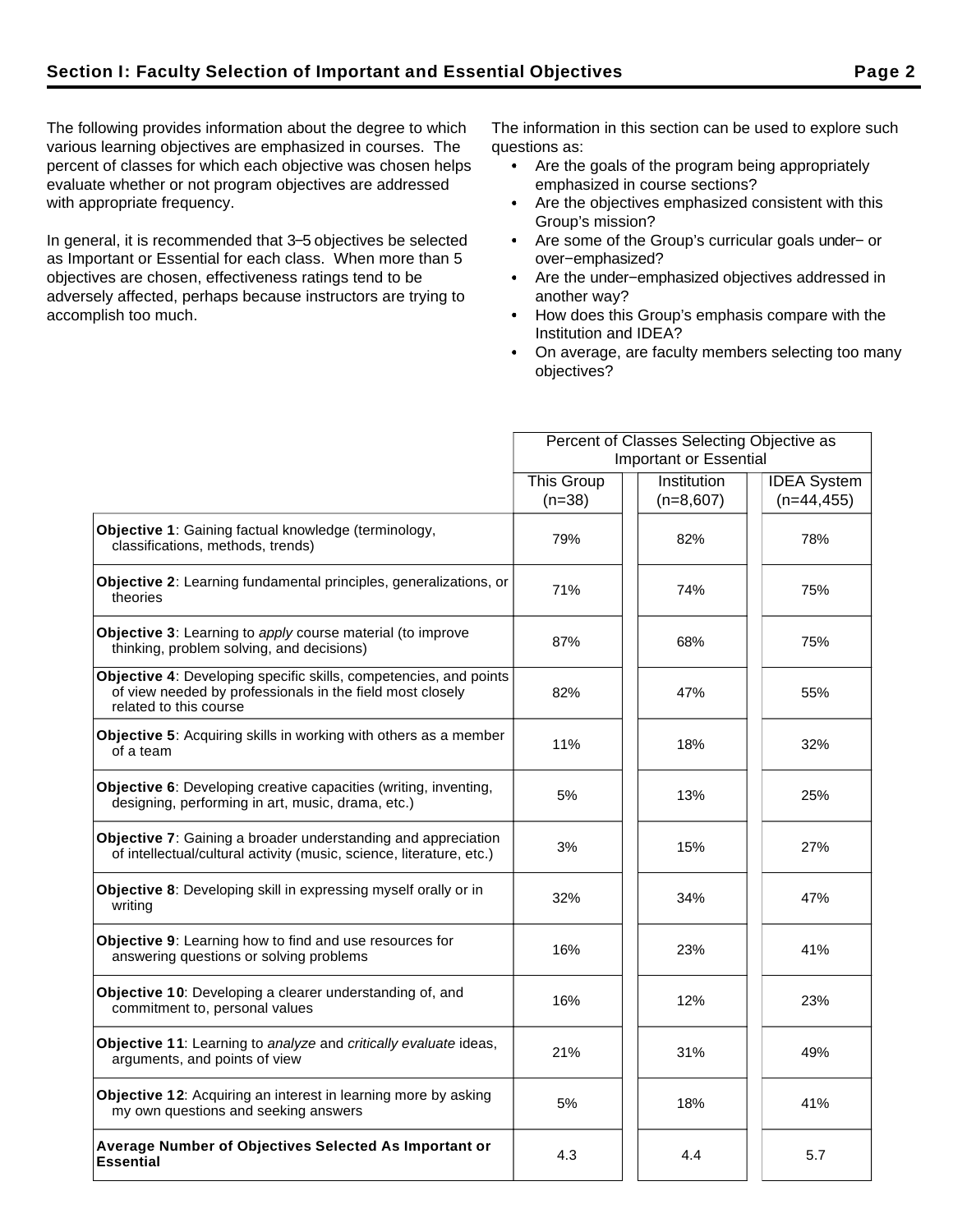The quality of instruction in this unit is shown as judged by the four overall outcomes. "A. Progress on Relevant Objectives" is a result of student ratings of their progress on objectives chosen by instructors. Ratings of individual items about the "B. Excellence of the Teacher" and "C. Excellence of Course" are shown next. "D. Summary Evaluation" averages these three after double weighting the measure of student learning (A). Results for both "raw" and "adjusted" scores are shown as they compare to the IDEA Database. Use results to summarize teaching

effectiveness in the Group.

**Part 1** shows the **percentage of classes** in each of the five performance categories.

- Is the distribution of this Group's classes similar to the expected distribution when
- compared to IDEA? **Part 2** provides the averages for

the Group and for IDEA norms.

Are the Group's averages higher or lower than IDEA?

# **Part 1: Distribution of Converted Scores Compared to the IDEA Database**

| Converted<br>Score<br>Category | Expected<br><b>Distribution</b> |     | A. Progress on<br>Relevant<br><b>Objectives</b> | Teacher |        | B. Excellence of |        |     |        | C. Excellence of<br>Course |  | D. Summary<br>Evaluation<br>(Average of<br>$A, B, C$ <sup>1</sup> |  |
|--------------------------------|---------------------------------|-----|-------------------------------------------------|---------|--------|------------------|--------|-----|--------|----------------------------|--|-------------------------------------------------------------------|--|
|                                |                                 | Raw | Adjstd                                          | Raw     | Adjstd | Raw              | Adjstd | Raw | Adjstd |                            |  |                                                                   |  |
| Much Higher<br>(63 or higher)  | 10%                             | 21% | 8%                                              | 5%      | 5%     | 26%              | 26%    | 16% | 8%     |                            |  |                                                                   |  |
| Higher<br>$(56 - 62)$          | 20%                             | 34% | 42%                                             | 47%     | 37%    | 42%              | 32%    | 50% | 45%    |                            |  |                                                                   |  |
| Similar<br>$(45 - 55)$         | 40%                             | 39% | 42%                                             | 37%     | 47%    | 24%              | 34%    | 26% | 39%    |                            |  |                                                                   |  |
| Lower<br>$(38 - 44)$           | 20%                             | 3%  | 3%                                              | 5%      | 5%     | 3%               | 0%     | 5%  | 3%     |                            |  |                                                                   |  |
| Much Lower<br>(37 or lower)    | 10%                             | 3%  | 5%                                              | 5%      | 5%     | 5%               | 8%     | 3%  | 5%     |                            |  |                                                                   |  |
|                                |                                 |     |                                                 |         |        |                  |        |     |        |                            |  |                                                                   |  |

# **Part 2: Average Scores**

| <b>Converted Score</b><br>This Summary Report | 57              | 55              | 54  | 53  | 57  | 55  | 57  | 55  |
|-----------------------------------------------|-----------------|-----------------|-----|-----|-----|-----|-----|-----|
| <b>IDEA System</b>                            | 51 <sup>2</sup> | 51 <sup>2</sup> | 50  | 50  | 50  | 50  | 50  |     |
| 5-point Scale                                 |                 |                 |     |     |     |     |     |     |
| This Summary Report                           | 4.3             | 4.2             | 4.5 | 4.4 | 4.4 | 4.2 | 4.4 |     |
| <b>IDEA System</b>                            | 3.8             | 3.8             | 4.2 | 4.2 | 3.9 | 3.9 | 3.9 | 3.9 |

 $1$ Progress on Relevant Objectives is double weighted in the Summary Evaluation.

 $^2$  The IDEA Average is slightly higher than 50 because Essential objectives are double weighted and students typically report greater learning on objectives that the instructor identified as Essential to the class.

Use results to summarize teaching effectiveness in the Group. To the degree that the percentages of the Group's classes in the two highest categories exceeds 30% (Part 1), teaching effectiveness appears to be superior to that in the comparison group. Similarly, if the Group's converted average exceeds 55, and its average on the 5−point scale is 0.3 above that for the comparison group (Part 2), overall teaching effectiveness in the Group appears to be highly favorable.

**Part 3** shows the percentage of classes with ratings **at or above the converted score** of the **IDEA databases**. Results are shown for both raw and adjusted scores. When this percentage exceeds 60%, the inference is that the Group's overall instructional effectiveness was unusually high.

Results in this section address the question:

How does the quality of instruction for this Group compare to the national results?

# **Part 3: Percent of Classes at or Above the IDEA Database Average**

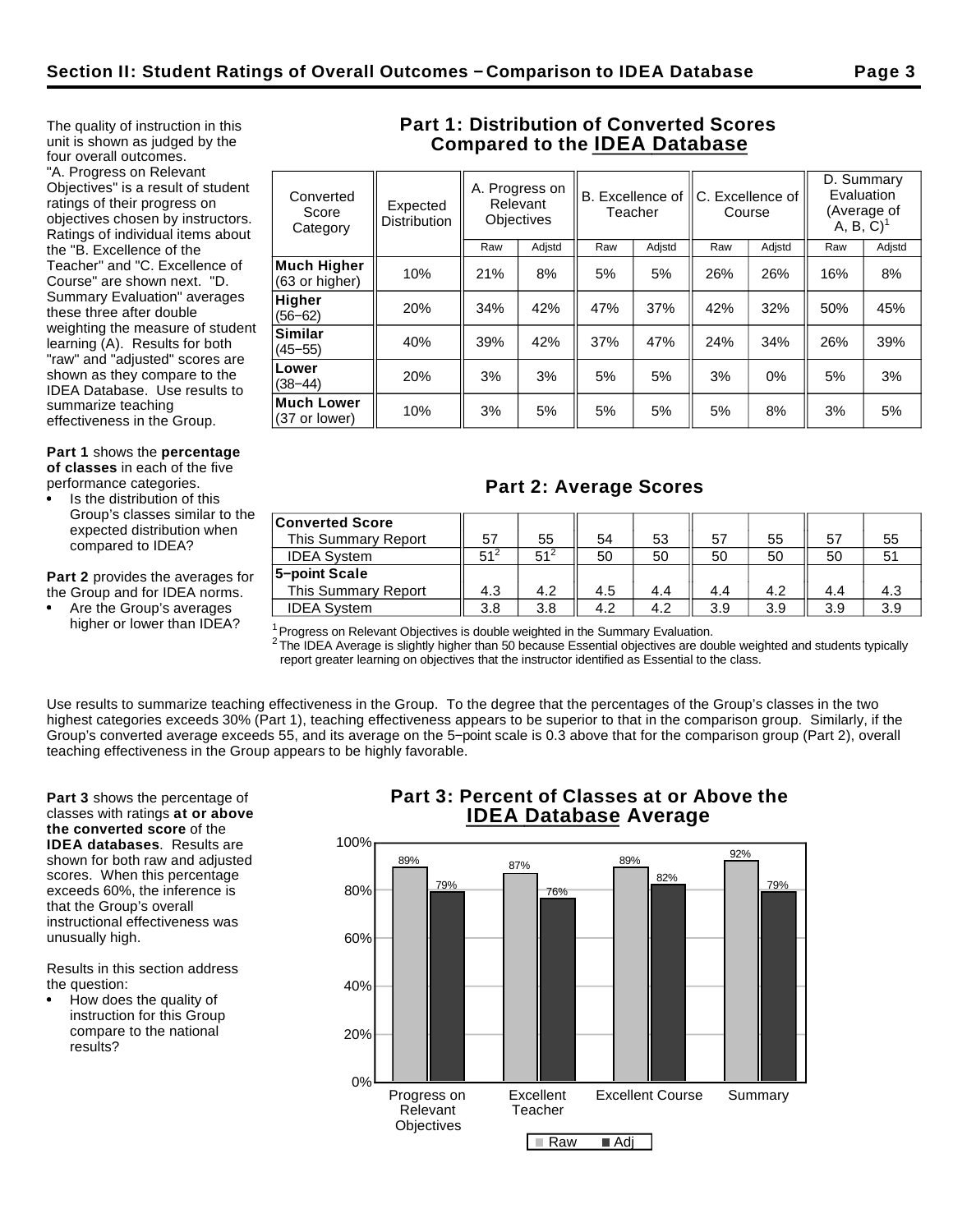This section compares the quality of instruction in this Group to your entire Institution in the same way as it was compared to all classes in the IDEA database (Section II, page 3).

**Part 1** shows the **percentage of classes** in each of five categories.

Is the distribution of this Group's classes similar to the expected distribution when compared to the Institution?

**Part 2** provides the **averages** for the Group and for Institutional norms.

- Are the Group's averages higher or lower than the Institution?
- Is the Institution (compared to IDEA) higher or lower than the IDEA system average? (See page 3 for IDEA System averages.)

Note: Institutional norms are based on courses rated in the previous five years.

| Converted<br>Score<br>Category       | Expected<br><b>Distribution</b> |     | A. Progress on<br>Relevant<br><b>Objectives</b> |     | B. Excellence of<br>Teacher | Course | C. Excellence of | $A, B, C$ <sup>1</sup> | D. Summary<br>Evaluation<br>(Average of |
|--------------------------------------|---------------------------------|-----|-------------------------------------------------|-----|-----------------------------|--------|------------------|------------------------|-----------------------------------------|
|                                      |                                 | Raw | Adjstd                                          | Raw | Adjstd                      | Raw    | Adjstd           | Raw                    | Adjstd                                  |
| <b>Much Higher</b><br>(63 or higher) | 10%                             | 0%  | 5%                                              | 0%  | 5%                          | 5%     | 16%              | 0%                     | 3%                                      |
| <b>Higher</b><br>$(56 - 62)$         | 20%                             | 39% | 34%                                             | 34% | 29%                         | 45%    | 34%              | 39%                    | 42%                                     |
| <b>Similar</b><br>$(45 - 55)$        | 40%                             | 47% | 45%                                             | 53% | 45%                         | 39%    | 34%              | 53%                    | 39%                                     |
| Lower<br>$(38 - 44)$                 | 20%                             | 8%  | 11%                                             | 8%  | 13%                         | 3%     | 8%               | $0\%$                  | 8%                                      |
| <b>Much Lower</b><br>(37 or lower)   | 10%                             | 5%  | 5%                                              | 5%  | 8%                          | 8%     | 8%               | 8%                     | 8%                                      |

# **Part 1: Distribution of Converted Scores Compared to This Institution**

# **Part 2: Average Scores**

| <b>Converted Score</b>     |     |     |     |     |     |     |     |     |
|----------------------------|-----|-----|-----|-----|-----|-----|-----|-----|
| This Summary Report        | 51  | 52  | 51  | 51  | 53  | 53  | 52  | 52  |
| This Institution           | 50  | 50  | 50  | 50  | 50  | 50  | 50  | 50  |
| This Institution           |     |     |     |     |     |     |     |     |
| (compared to IDEA)         | 56  | 53  | 53  | 52  | 54  | 53  | 55  | 53  |
| 5-point Scale              |     |     |     |     |     |     |     |     |
| <b>This Summary Report</b> | 4.3 | 4.2 | 4.5 | 4.4 | 4.4 | 4.2 | 4.4 | 4.3 |
| This Institution           | 4.2 | 4.1 | 4.4 | 4.3 | 4.2 | 4.1 | 4.3 | 4.2 |

 $1$  Progress on Relevant Objectives is double weighted in the Summary Evaluation.

**Part 3** shows the percentage of classes with ratings **at or above the converted score** of **This Institution**. Results are shown for both raw and adjusted scores.

Results in this section address the question:

How does the quality of instruction for this Group compare to the Institution?

# **Part 3: Percent of Classes at or Above This Institution's Average**

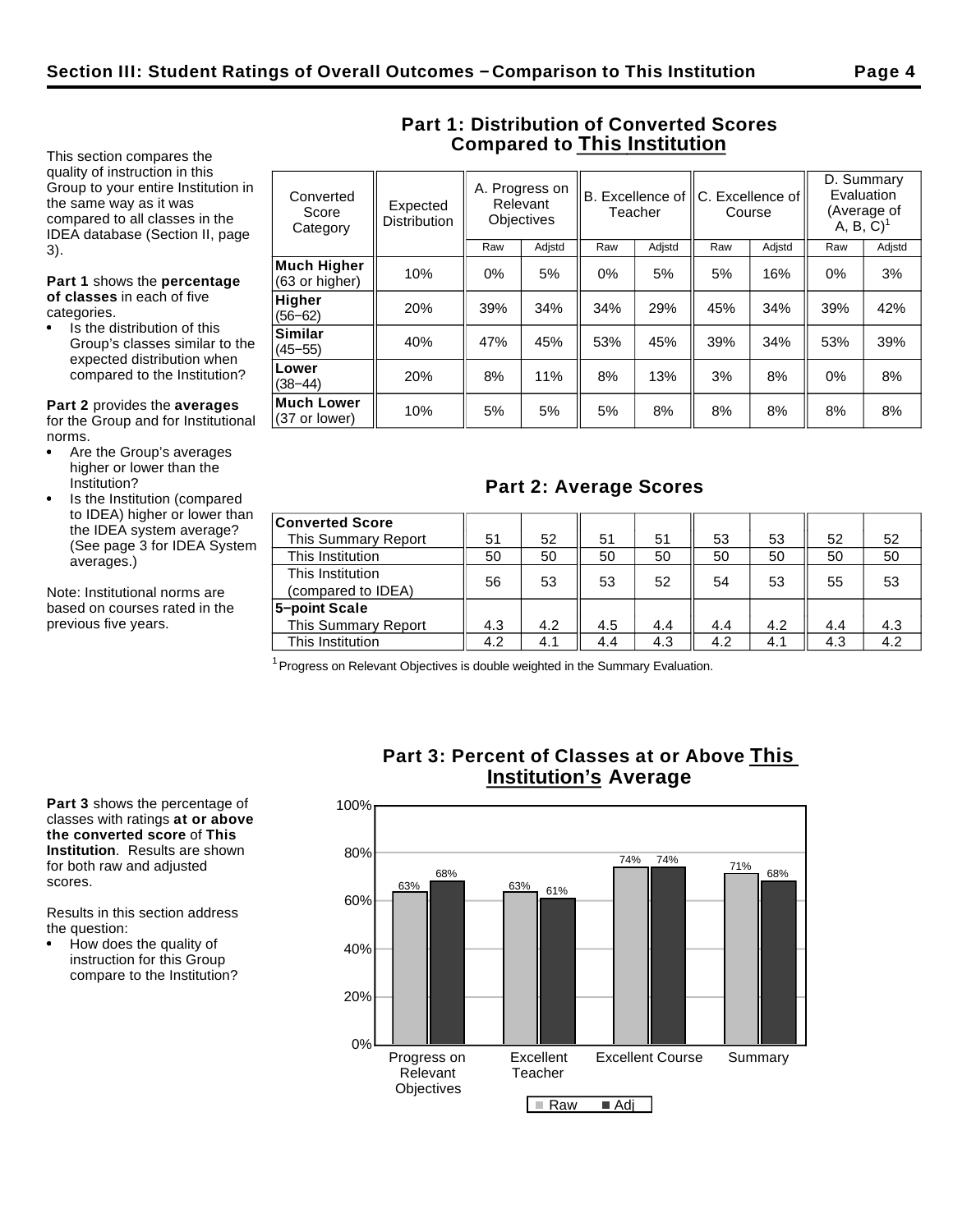Tables in this section compare ratings of progress and "relevance" for the 12 objectives for this Group, with ratings for other classes at your institution and for all classes in the IDEA database. The tables on the left side of the page report averages (raw and adjusted) for the Group and the two comparison groups; they also display the number of classes for which the objective was selected as "relevant" (Important or Essential). For each of these groups, progress ratings are reported only for "relevant" classes.

By comparing progress ratings across the 12 learning objectives, you can determine if there are significant differences in how well various objectives were achieved. Since students rate their progress higher on some objectives than on others, conclusions may need to be modified by comparing the Group's results with those for the Institution and/or IDEA. Results in this section should help you determine if special attention should be given to improving learning on one or more objective(s). Results in the section are of special value to accrediting agencies and assessment programs.

**Raw Average**: Answers accreditation/assessment questions related to how well each objective was achieved; these are indicators of self−assessed learning.

**Adjusted Average**: Useful primarily in comparing instructors or classes; they "level the playing field" by taking into account factors that affect learning other than instructional quality.

**Bar Graphs**: Useful in determining if "standards" or "expectations" have been met. For example, you may have established a target requiring that at least 50 percent of classes pursuing a given objective should achieve an average progress rating of at least 4.0. If this expectation was achieved, the darkest bar will exceed the 50% level. By comparing the Group's results with those for the IDEA database and the Institution, you can also make inferences about the rigor of the standards you have established for the Group.

**Objective 1**: Gaining factual knowledge (terminology, classifications, methods, trends)

|                    | Raw Avg. | Adjstd. Avg. | # of Classes | This report        |    |    |    |    |    |    |    |    |     |     |
|--------------------|----------|--------------|--------------|--------------------|----|----|----|----|----|----|----|----|-----|-----|
| This report        | 4.3      | 4.3          | 30           | <b>Institution</b> |    |    |    |    |    |    |    |    |     |     |
| Institution        | 4.3      | 4.2          | 7,062        | <b>IDEA System</b> |    |    |    |    |    |    |    |    |     |     |
| <b>IDEA System</b> | 4.0      | 4.0          | 31,991       |                    |    |    |    |    |    |    |    |    |     |     |
|                    |          |              |              |                    | 10 | 20 | 30 | 40 | 50 | 60 | 70 | 80 | -90 | 100 |

**This report** Institution IDEA System

**Objective 2**: Learning fundamental principles, generalizations, or theories

|                    | Raw Avg. | Adjstd. Avg. | # of Classes |
|--------------------|----------|--------------|--------------|
| This report        | 4.2      | 4.1          | 27           |
| Institution        | 4.2      | 4.1          | 6,350        |
| <b>IDEA System</b> | 3.9      | 3.9          | 30,398       |

**Objective 3**: Learning to apply course material (to improve thinking, problem solving, and decisions)

|                    | Raw Avg. |     | Adjstd. Avg.   # of Classes |
|--------------------|----------|-----|-----------------------------|
| This report        | 4.4      | 4.3 | 33                          |
| Institution        | 4.3      | 4.1 | 5,878                       |
| <b>IDEA System</b> | 4.0      | 4.0 | 30,442                      |

**Objective 4**: Developing specific skills, competencies, and points of view needed by professionals in the field most closely related to this course

|                    | Raw Avg. | Adjstd. Avg. | # of Classes |
|--------------------|----------|--------------|--------------|
| This report        | 4.4      | 4.3          | 31           |
| Institution        | 4.3      | 4.1          | 4.042        |
| <b>IDEA System</b> | 4.0      | 4.0          | 21,568       |



0 10 20 30 40 50 60 70 80 90 100

0 10 20 30 40 50 60 70 80 90 100

**Objective 5**: Acquiring skills in working with others as a member of a team

|                    | Raw Avg. | Adjstd. Avg. | # of Classes |
|--------------------|----------|--------------|--------------|
| This report        | 4.0      | 3.8          |              |
| Institution        | 4.3      | 4.0          | 1.517        |
| <b>IDEA System</b> | 3.9      | 3.9          | 12,088       |



**4.00 3.75 3.50** 

**Percent of classes where Raw Average was at least:**



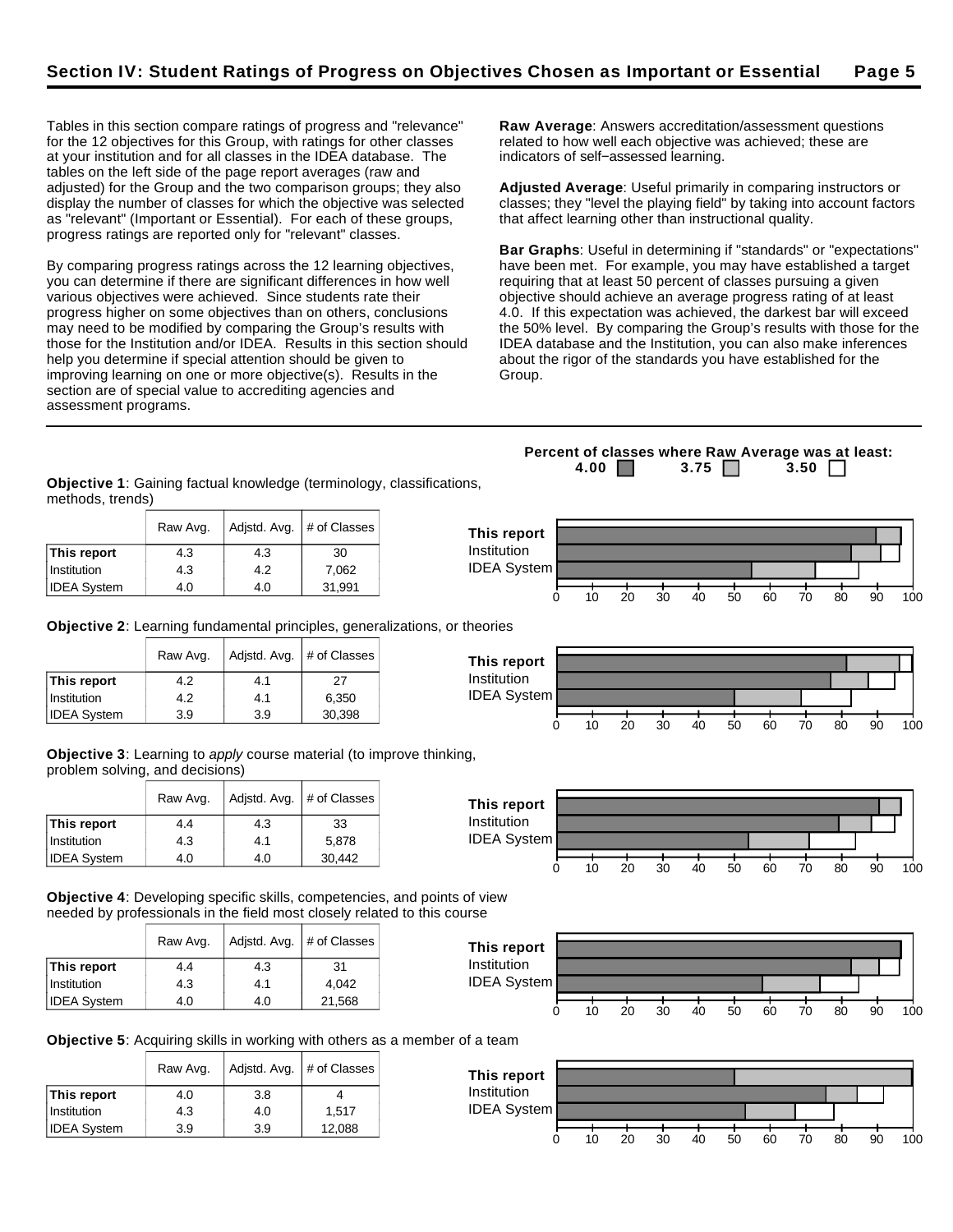# **Objective 6**: Developing creative capacities (writing, inventing, designing, performing in art, music, drama, etc.)

|                    | Raw Avg. | Adjstd. Avg. $#$ of Classes |       |
|--------------------|----------|-----------------------------|-------|
| This report        | 3.5      | 3.0                         |       |
| Institution        | 4.3      | 4.0                         | 1,148 |
| <b>IDEA System</b> | 3.9      | 3.9                         | 9,290 |

**Objective 7**: Gaining a broader understanding and appreciation of intellectual/cultural activity (music, science, literature, etc.)

|                    | Adjstd. Avg.<br>Raw Avg. |     | # of Classes |
|--------------------|--------------------------|-----|--------------|
| This report        | 3.0                      | 2.8 |              |
| Institution        | 4.1                      | 4.0 | 1,288        |
| <b>IDEA System</b> | 3.7                      | 3.7 | 10,256       |

**Objective 8**: Developing skill in expressing myself orally or in writing

|                    | Adjstd. Avg.<br>Raw Avg. |     | # of Classes |
|--------------------|--------------------------|-----|--------------|
| This report        | 4.0                      | 3.7 | 12           |
| Institution        | 4.1                      | 4.0 | 2.904        |
| <b>IDEA System</b> | 3.8                      | 3.8 | 18,174       |

**Objective 9**: Learning how to find and use resources for answering questions or solving problems

|                    | Adjstd. Avg.<br>Raw Avg. |     | # of Classes |
|--------------------|--------------------------|-----|--------------|
| This report        | 4.3                      | 4.0 | 6            |
| Institution        | 4.1                      | 4.0 | 1,964        |
| <b>IDEA System</b> | 3.7                      | 3.7 | 15,656       |

**Objective 10**: Developing a clearer understanding of, and commitment to, personal values

|                    | Raw Avg. | Adjstd. Avg. |       |
|--------------------|----------|--------------|-------|
| This report        | 4.4      | 4.2          | 6     |
| Institution        | 4.0      | 3.8          | 1.018 |
| <b>IDEA System</b> | 3.8      | 3.8          | 8.715 |

**Objective 11**: Learning to analyze and critically evaluate ideas, arguments, and points of view

|                    | Raw Avg. | Adjstd. Avg. | # of Classes |
|--------------------|----------|--------------|--------------|
| This report        | 4.0      | 3.8          | 8            |
| Institution        | 4.1      | 4.0          | 2,701        |
| <b>IDEA System</b> | 3.8      | 3.8          | 18,909       |

**Objective 12**: Acquiring an interest in learning more by asking my own questions and seeking answers

|                    | Adjstd. Avg.<br>Raw Avg. |     | # of Classes |
|--------------------|--------------------------|-----|--------------|
| This report        | 4.5                      | 4.4 |              |
| <b>Institution</b> | 4.1                      | 4.0 | 1,560        |
| <b>IDEA System</b> | 3.8                      | 3.8 | 15,616       |

#### **Percent of classes where Raw Average was at least:**<br>4.00 3.75 3.50 3.50 3.75  $\Box$













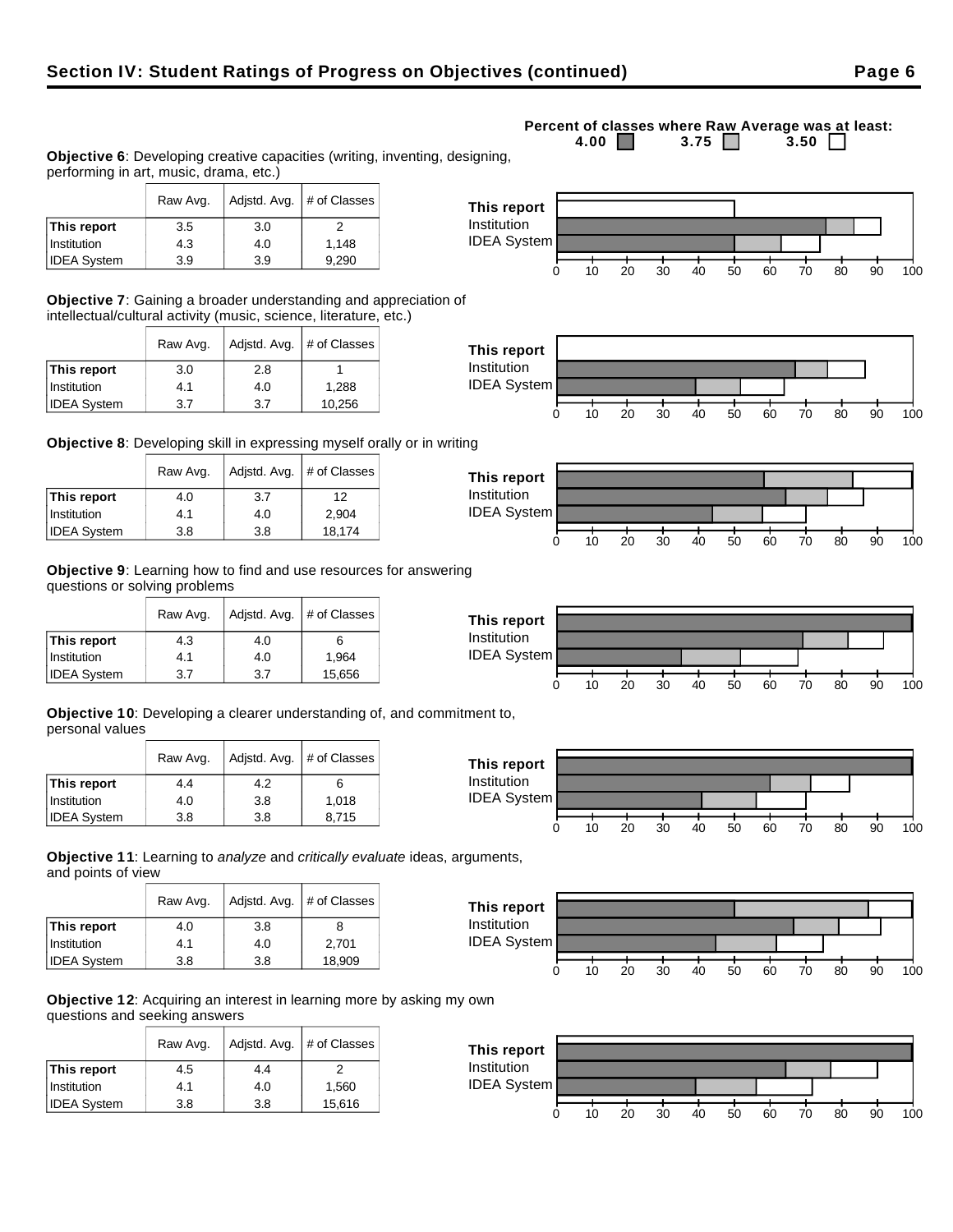## **Section V: Teaching Methods and Styles Page 7 Access Page 7 Access Page 7 Access Page 7**

This section is intended to support teaching improvement efforts. The 20 teaching methods assessed in the IDEA system (grouped into five "approaches" to teaching) are listed. The number of classes for which a given method was related to relevant (Important or Essential) objectives is indicated in the second column, and the third and fourth columns show the average and standard deviation of ratings. The graph on the right hand side of the page contains the information most pertinent to instructional improvement.

It shows the percentage of classes where the method was employed relatively frequently (a positive finding) or relatively infrequently (a negative finding). It is suggested that teaching improvement efforts be focused on methods/approaches where the dark bar (infrequent use) is greater than 30%, especially if the method is important to objectives in many classes (column 2).

**38 classes** in this Group used the Diagnostic Form.

| <b>Teaching Methods and Styles</b>                                                                                                 | No. of<br><b>Classes</b> | Avg.      | s.d. <sup>1</sup> | "Infrequently" ( $\equiv$ ) or "Frequently" ( $\equiv$ ) Used |    | % of Classes Where Method was |    |    |    |    |    |    |        |
|------------------------------------------------------------------------------------------------------------------------------------|--------------------------|-----------|-------------------|---------------------------------------------------------------|----|-------------------------------|----|----|----|----|----|----|--------|
| A. Stimulating Student Interest                                                                                                    |                          |           |                   |                                                               |    |                               |    |    |    |    |    |    |        |
| 4. Demonstrated the importance and significance of the subject matter                                                              | 38                       | 4.6       | 0.3               |                                                               |    |                               |    |    |    |    |    |    |        |
| 8. Stimulated students to intellectual effort beyond that required by most<br>courses                                              | 38                       | 4.2       | 0.4               |                                                               |    |                               |    |    |    |    |    |    |        |
| 13. Introduced stimulating ideas about the subject                                                                                 | 38                       | 4.4       | 0.4               |                                                               |    |                               |    |    |    |    |    |    |        |
| 15. Inspired students to set and achieve goals which really challenged<br>them                                                     | 38                       | 4.3       | 0.4               |                                                               |    |                               |    |    |    |    |    |    |        |
|                                                                                                                                    |                          |           |                   | 10<br>0                                                       | 20 | 30                            | 40 | 50 | 60 | 70 | 80 | 90 | 100    |
| <b>B. Fostering Student Collaboration</b>                                                                                          |                          |           |                   |                                                               |    |                               |    |    |    |    |    |    |        |
| 5. Formed "teams" or "discussion groups" to facilitate learning                                                                    | 4                        | 3.6       | 0.4               |                                                               |    |                               |    |    |    |    |    |    |        |
| 16. Asked students to share ideas and experiences with others whose<br>backgrounds and viewpoints differ from their own            | 15                       | 4.5       | 0.3               |                                                               |    |                               |    |    |    |    |    |    |        |
| 18. Asked students to help each other understand ideas or concepts                                                                 | 17                       | 4.3       | 0.3               |                                                               |    |                               |    |    |    |    |    |    |        |
|                                                                                                                                    |                          |           |                   | 10<br>$\Omega$                                                | 20 | 30                            | 40 | 50 | 60 | 70 | 80 | 90 | 100    |
| <b>C. Establishing Rapport</b>                                                                                                     |                          |           |                   |                                                               |    |                               |    |    |    |    |    |    |        |
| 1. Displayed a personal interest in students and their learning                                                                    | 34                       | 4.6       | 0.4               |                                                               |    |                               |    |    |    |    |    |    |        |
| 2. Found ways to help students answer their own questions                                                                          | 38                       | 4.3       | 0.4               |                                                               |    |                               |    |    |    |    |    |    |        |
| 7. Explained the reasons for criticisms of students' academic<br>performance                                                       | 38                       | 4.3       | 0.5               |                                                               |    |                               |    |    |    |    |    |    |        |
| 20. Encouraged student-faculty interaction outside of class (office visits,<br>phone calls, e-mail, etc.)                          | 4                        | 4.6       | 0.1               | $\Omega$<br>10                                                | 20 | 30                            | 40 | 50 | 60 | 70 | 80 | 90 | 100    |
| D. Encouraging Student Involvement                                                                                                 |                          |           |                   |                                                               |    |                               |    |    |    |    |    |    |        |
| 9. Encouraged students to use multiple resources (e.g. data banks,                                                                 | 6                        | 4.6       | 0.2               |                                                               |    |                               |    |    |    |    |    |    |        |
| library holdings, outside experts) to improve understanding                                                                        |                          |           |                   |                                                               |    |                               |    |    |    |    |    |    |        |
| 11. Related course material to real life situations                                                                                | 34                       | 4.6       | 0.3               |                                                               |    |                               |    |    |    |    |    |    |        |
| 14. Involved students in "hands on" projects such as research, case<br>studies, or "real life" activities                          | 8                        | 4.4       | 0.4               |                                                               |    |                               |    |    |    |    |    |    |        |
| 19. Gave projects, tests, or assignments that required original or creative<br>thinking                                            | 18                       | 4.4       | 0.5               |                                                               |    |                               |    |    |    |    |    |    |        |
|                                                                                                                                    |                          |           |                   | 10<br>O                                                       | 20 | 30                            | 40 | 50 | 60 | 70 | 80 | 90 | 100    |
| <b>E. Structuring Classroom Experiences</b>                                                                                        |                          |           |                   |                                                               |    |                               |    |    |    |    |    |    |        |
| 3. Scheduled course work (class activities, tests, projects) in ways<br>which encouraged students to stay up to date in their work | 6                        | 4.2       | 0.9               |                                                               |    |                               |    |    |    |    |    |    |        |
| 6. Made it clear how each topic fit into the course                                                                                | 38                       | 4.5       | 0.3               |                                                               |    |                               |    |    |    |    |    |    |        |
| 10. Explained course material clearly and concisely                                                                                | 38                       | 4.2       | 0.5               |                                                               |    |                               |    |    |    |    |    |    |        |
| 12. Gave tests, projects, etc. that covered the most important points of<br>the course                                             | 30                       | 4.6       | 0.3               |                                                               |    |                               |    |    |    |    |    |    |        |
| 17. Provided timely and frequent feedback on tests, reports, projects, etc.<br>to help students improve                            | 0                        | <b>NA</b> | <b>NA</b>         |                                                               |    |                               |    |    |    |    |    |    |        |
|                                                                                                                                    |                          |           |                   | 10<br>0                                                       | 20 | 30                            | 40 | 50 | 60 | 70 | 80 |    | 90 100 |

Ratings were made on a 5−point scale (1=Hardly ever, 5=Almost always)

<sup>1</sup>Approximately two−thirds of class averages will be within 1 standard deviation of the group's average.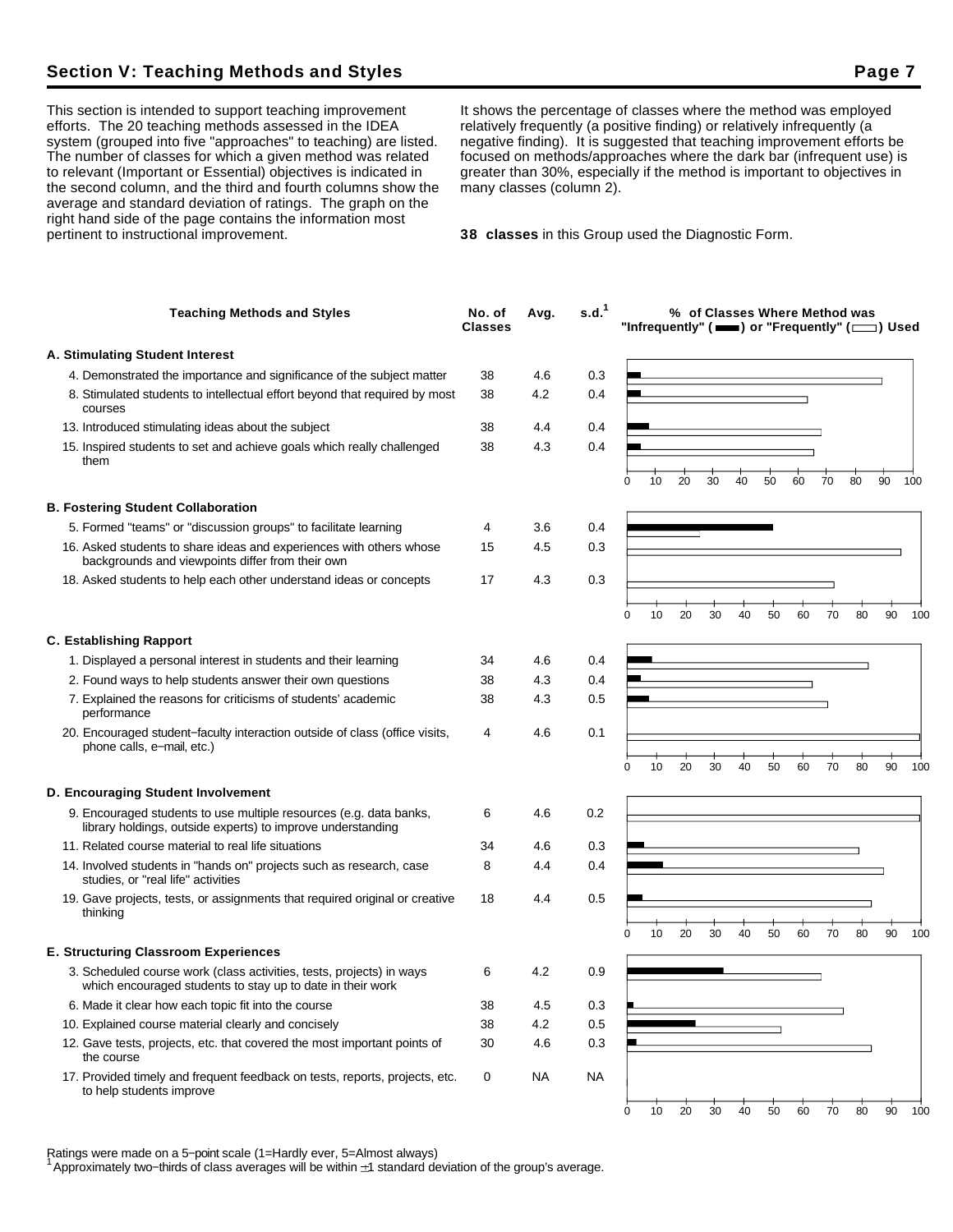**Part A** describes student motivation, work habits, and academic effort, all of which affect student learning. The table gives averages for this Group, your Institution, and the IDEA database. It also shows the percentage of classes with averages below 3.0 and 4.0 or above. Although the information in this section is largely descriptive, it can be used to explore such important questions as:

- Is there a need to make a special effort to improve student motivation and conscientiousness?
- Are these results consistent with expectations?
- Does the percent of classes below 3.0  $\bullet$ or 4.0 or above raise concerns or suggest strengths?

Averages for classes in this report are considered "similar" to the comparison group if they are within  $\pm$  .3 of the Institution or the IDEA average, respectively.

**Part B** provides information about course characteristics. Some of the questions addressed are:

- When compared to the IDEA and Institutional databases is the amount of reading, work other than reading, or difficulty for courses included in this summary report unusual?
- Are these results consistent with expectations?
- Does the percent of classes below 3.0 or 4.0 or above raise concerns or suggest strengths?

Averages for classes in this report are considered "similar" to the comparison group if they are within  $\pm$  .3 of the Institution or the IDEA average, respectively.

#### Part C summarizes students' responses to As a result of taking this course, I have more positive feelings toward this field of study. This item is most meaningful for courses taken by many non−majors.

Some of the questions addressed are:

- Are students developing a respect and appreciation for the discipline?
- Is the average Converted Score above or below 50 (the average for the converted score distribution)?

|  | A. Student Self-ratings |
|--|-------------------------|

| <b>Diagnostic Form (Short Form)</b><br><b>Item Number and Item</b> |                    | Average | $%$ of<br><b>Classes</b><br>Below 3.0 | % of<br><b>Classes</b><br>$4.0$ or<br>Above |
|--------------------------------------------------------------------|--------------------|---------|---------------------------------------|---------------------------------------------|
|                                                                    | This report        | 4.0     | 0%                                    | 45%                                         |
| 36. I had a strong desire to take<br>this course.                  | Institution        | 3.8     | 12%                                   | 42%                                         |
|                                                                    | <b>IDEA System</b> | 3.7     | 16%                                   | 36%                                         |
| 37. I worked harder on this course                                 | This report        | 3.8     | 3%                                    | 42%                                         |
| than on most courses I have                                        | Institution        | 3.8     | 5%                                    | 37%                                         |
| taken.                                                             | <b>IDEA System</b> | 3.6     | 13%                                   | 24%                                         |
|                                                                    | This report        | 3.9     | 0%                                    | 53%                                         |
| 38. I really wanted to take this<br>course from this instructor.   | Institution        | 3.7     | 12%                                   | 40%                                         |
|                                                                    | <b>IDEA System</b> | 3.4     | 27%                                   | 22%                                         |
| 39. (15) I really wanted to take this                              | This report        | 3.3     | 8%                                    | 3%                                          |
| course regardless of who                                           | Institution        | 3.5     | 19%                                   | 19%                                         |
| taught it.                                                         | <b>IDEA System</b> | 3.3     | 25%                                   | 13%                                         |
| 43. (13) As a rule, I put forth more                               | This report        | 4.0     | 0%                                    | 61%                                         |
| effort than other students on                                      | Institution        | 3.9     | 0%                                    | 46%                                         |
| academic work.                                                     | <b>IDEA System</b> | 3.6     | 1%                                    | 15%                                         |

## **B. Student Ratings of Course Characteristics**

| <b>Diagnostic Form</b><br><b>Item Number and Item</b>    |                    | Average | $%$ of<br><b>Classes</b><br>Below 3.0 | % of<br><b>Classes</b><br>$4.0$ or<br>Above |
|----------------------------------------------------------|--------------------|---------|---------------------------------------|---------------------------------------------|
|                                                          | This report        | 3.1     | 37%                                   | 8%                                          |
| 33. Amount of reading                                    | Institution        | 3.4     | 25%                                   | 18%                                         |
|                                                          | <b>IDEA System</b> | 3.2     | 33%                                   | 15%                                         |
|                                                          | This report        | 3.5     | 11%                                   | 13%                                         |
| 34. Amount of work in other<br>(non-reading) assignments | Institution        | 3.5     | 16%                                   | 26%                                         |
|                                                          | <b>IDEA System</b> | 3.4     | 21%                                   | 18%                                         |
|                                                          | This report        | 3.2     | 32%                                   | 8%                                          |
| 35. Difficulty of subject matter                         | Institution        | 3.5     | 13%                                   | 23%                                         |
|                                                          | <b>IDEA System</b> | 3.4     | 20%                                   | 18%                                         |

## **C. Improved Student Attitude**

40. (16) As a result of taking this course, I have more positive feelings toward this field of study.

|                    |     | 5-point Scale | <b>Converted Score</b> | (Compared to IDEA) |
|--------------------|-----|---------------|------------------------|--------------------|
|                    | Raw | Adjusted      | Raw                    | Adjusted           |
| This report        | 4.4 | 4.3           | 59                     | 57                 |
| Institution        | 4.1 | 3.9           |                        |                    |
| <b>IDEA System</b> | 3.9 | 3.9           |                        |                    |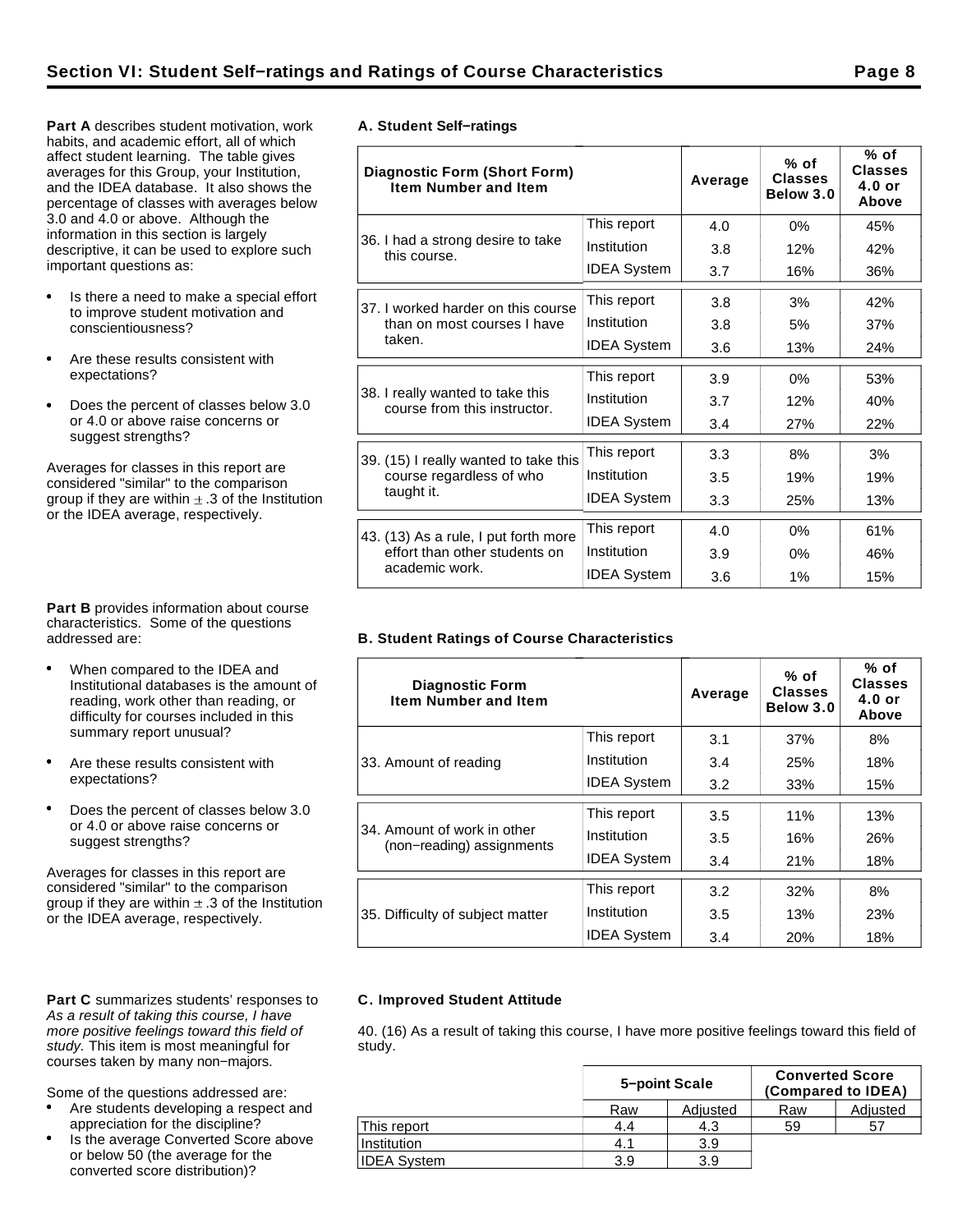## **A. Primary and Secondary Instructional Approaches**

This table shows the relative frequency of various approaches to instruction. The success of a given approach is dependent on the class objectives, but since students have different learning styles, it is generally desirable that they be exposed to a variety of approaches. Instructors reported this information on the Faculty Information Form.

| <b>Number Rating: 38</b> | Percent indicating instructional approach as: |                  |  |  |
|--------------------------|-----------------------------------------------|------------------|--|--|
|                          | Primary                                       | <b>Secondary</b> |  |  |
| Lecture                  | $0\%$                                         | $0\%$            |  |  |
| Discussion/Recitation    | $0\%$                                         | $0\%$            |  |  |
| Seminar                  | 0%                                            | 0%               |  |  |
| Skill/Activity           | 0%                                            | $0\%$            |  |  |
| Laboratory               | $0\%$                                         | 0%               |  |  |
| <b>Field Experience</b>  | 0%                                            | $0\%$            |  |  |
| Studio                   | $0\%$                                         | $0\%$            |  |  |
| Multi-Media              | $0\%$                                         | $0\%$            |  |  |
| Practicum/Clinic         | $0\%$                                         | $0\%$            |  |  |
| Other/Not Indicated      | 100%                                          | 100%             |  |  |

## **B. Course Emphases**

| This section shows the degree to                                                                                                                                                                                                                                       | <b>Number</b>                  | Percent indicating amount required was: |                 |       |       |
|------------------------------------------------------------------------------------------------------------------------------------------------------------------------------------------------------------------------------------------------------------------------|--------------------------------|-----------------------------------------|-----------------|-------|-------|
| which classes in this area expose<br>students to various kinds of                                                                                                                                                                                                      |                                | Rating                                  | ∥None or Little | Some  | Much  |
| academic activities. Generally,<br>proficiency is related to the amount<br>of exposure. Are we giving students<br>enough opportunity to develop the<br>skills they need after graduation?<br>Instructors reported this information<br>on the Faculty Information Form. | Writina                        |                                         | 0%              | 0%    | 0%    |
|                                                                                                                                                                                                                                                                        | Oral communication             |                                         | 0%              | 0%    | 0%    |
|                                                                                                                                                                                                                                                                        | Computer application           |                                         | $0\%$           | 0%    | 0%    |
|                                                                                                                                                                                                                                                                        | Group work                     |                                         | 0%              | $0\%$ | $0\%$ |
|                                                                                                                                                                                                                                                                        | Mathematical/quantitative work |                                         | 0%              | $0\%$ | 0%    |
|                                                                                                                                                                                                                                                                        | Critical thinking              |                                         | 0%              | 0%    | $0\%$ |
|                                                                                                                                                                                                                                                                        | Creative/artistic/design       |                                         | 0%              | 0%    | 0%    |
|                                                                                                                                                                                                                                                                        | Reading                        |                                         | 0%              | $0\%$ | 0%    |
|                                                                                                                                                                                                                                                                        | Memorization                   |                                         | 0%              | $0\%$ | 0%    |

## **C. "Circumstances" Impact on Learning**

How instructors regard various factors that may facilitate or impede student learning is shown here. Until research establishes the implications of these ratings, administrators should make their own appraisal of whether or not ratings of student learning were affected by these factors. Instructors reported this information on the Faculty Information Form.

|                                             |                         | Percent indicating impact on learning was: |                                                          |                 |  |
|---------------------------------------------|-------------------------|--------------------------------------------|----------------------------------------------------------|-----------------|--|
|                                             | <b>Number</b><br>Rating | <b>Negative</b>                            | <b>Neither</b><br><b>Negative nor</b><br><b>Positive</b> | <b>Positive</b> |  |
| Physical facilities/equipment               | 0                       | 0%                                         | $0\%$                                                    | 0%              |  |
| Experience teaching course                  | 0                       | 0%                                         | 0%                                                       | 0%              |  |
| Changes in approach                         | 0                       | $0\%$                                      | 0%                                                       | 0%              |  |
| Desire to teach the course                  | 0                       | $0\%$                                      | $0\%$                                                    | $0\%$           |  |
| Control over course<br>management decisions | 0                       | $0\%$                                      | 0%                                                       | 0%              |  |
| Student background                          | 0                       | 0%                                         | 0%                                                       | $0\%$           |  |
| Student enthusiasm                          | 0                       | $0\%$                                      | $0\%$                                                    | 0%              |  |
| Student effort to learn                     | 0                       | 0%                                         | 0%                                                       | 0%              |  |
| Technical/instructional support             | 0                       | 0%                                         | $0\%$                                                    | 0%              |  |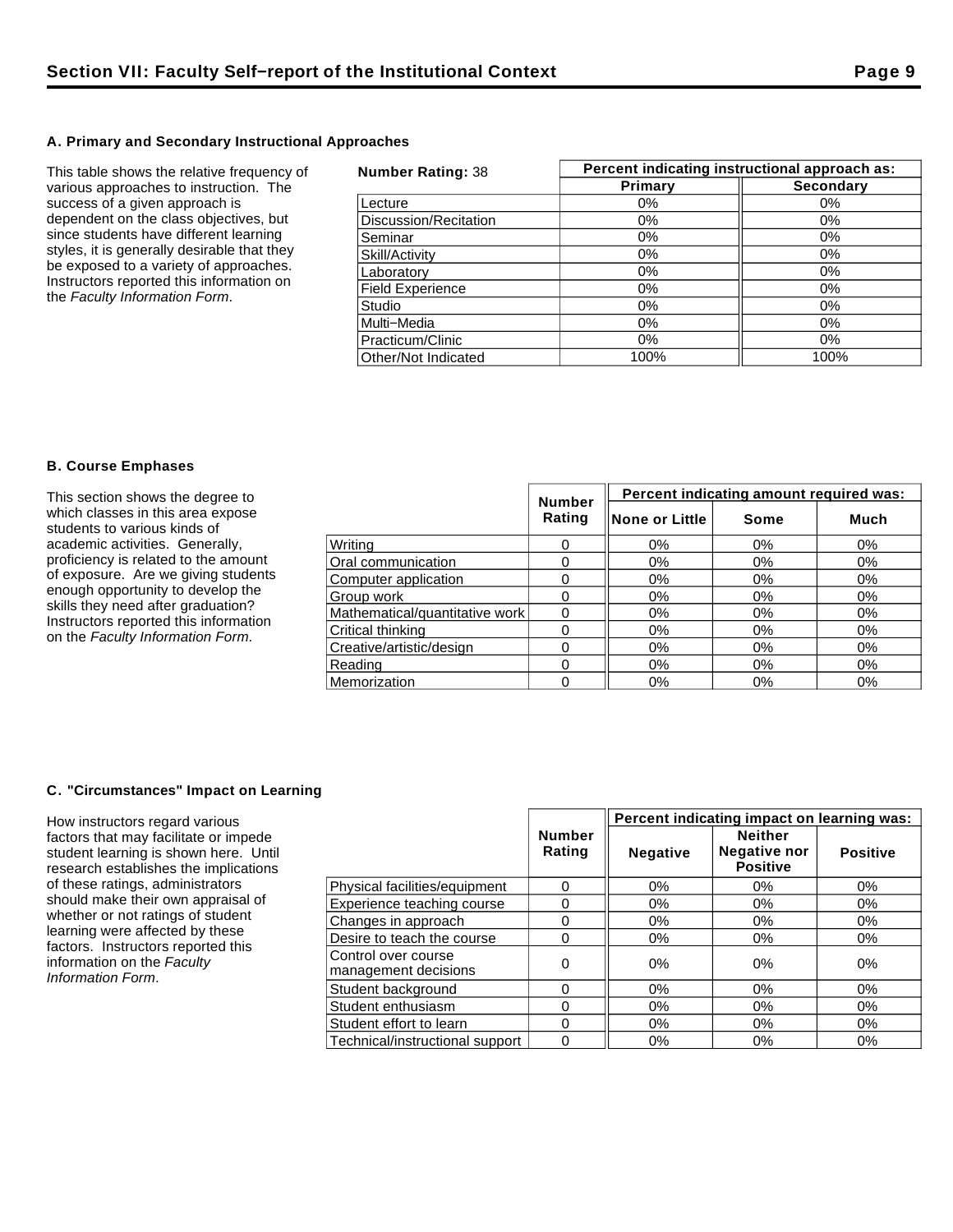This section provides frequencies, average scores, and standard deviations for Additional Questions that were consistent across classes included in this summary report (if requested).

|                           | <b>Number Responding:</b> |    |              |                |     |     |         |                                     |
|---------------------------|---------------------------|----|--------------|----------------|-----|-----|---------|-------------------------------------|
| Question<br><b>Number</b> | Omit                      | 1  | $\mathbf{2}$ | 3              | 4   | 5   | Average | <b>Standard</b><br><b>Deviation</b> |
|                           | 28                        | 6  | 8            | 44             | 178 | 536 | 4.6     | 0.72                                |
| $\mathbf{2}$              | 28                        | 3  | 15           | 30             | 174 | 550 | 4.6     | 0.69                                |
| 3                         | 32                        | 16 | 48           | 96             | 213 | 395 | 4.2     | 1.02                                |
| 4                         | 30                        | 17 | 24           | 66             | 165 | 498 | 4.4     | 0.93                                |
| 5                         | 31                        | 6  | 12           | 67             | 160 | 524 | 4.5     | 0.78                                |
| $\bf 6$                   | 793                       | 0  | 0            | $\overline{c}$ | 2   | 3   | 4.1     | 0.90                                |
| $\overline{7}$            | 799                       | 0  | 0            | 0              | 0   | 1   | 5.0     | <b>NA</b>                           |
| 8                         | 799                       | 0  | 0            | $\mathbf 0$    | 0   |     | 5.0     | <b>NA</b>                           |
| 9                         | 799                       | 0  | 0            | $\mathbf 0$    | 0   |     | 5.0     | <b>NA</b>                           |
| 10                        | 799                       | 0  | 0            | 0              | 0   | 4   | 5.0     | <b>NA</b>                           |
| 11                        | 800                       |    |              |                |     |     |         |                                     |
| 12                        | 800                       |    |              |                |     |     |         |                                     |
| 13                        | 800                       |    |              |                |     |     |         |                                     |
| 14                        | 800                       |    |              |                |     |     |         |                                     |
| 15                        | 800                       |    |              |                |     |     |         |                                     |
| 16                        | 800                       |    |              |                |     |     |         |                                     |
| 17                        | 800                       |    |              |                |     |     |         |                                     |
| 18                        | 800                       |    |              |                |     |     |         |                                     |
| 19                        | 800                       |    |              |                |     |     |         |                                     |
| 20                        | 800                       |    |              |                |     |     |         |                                     |